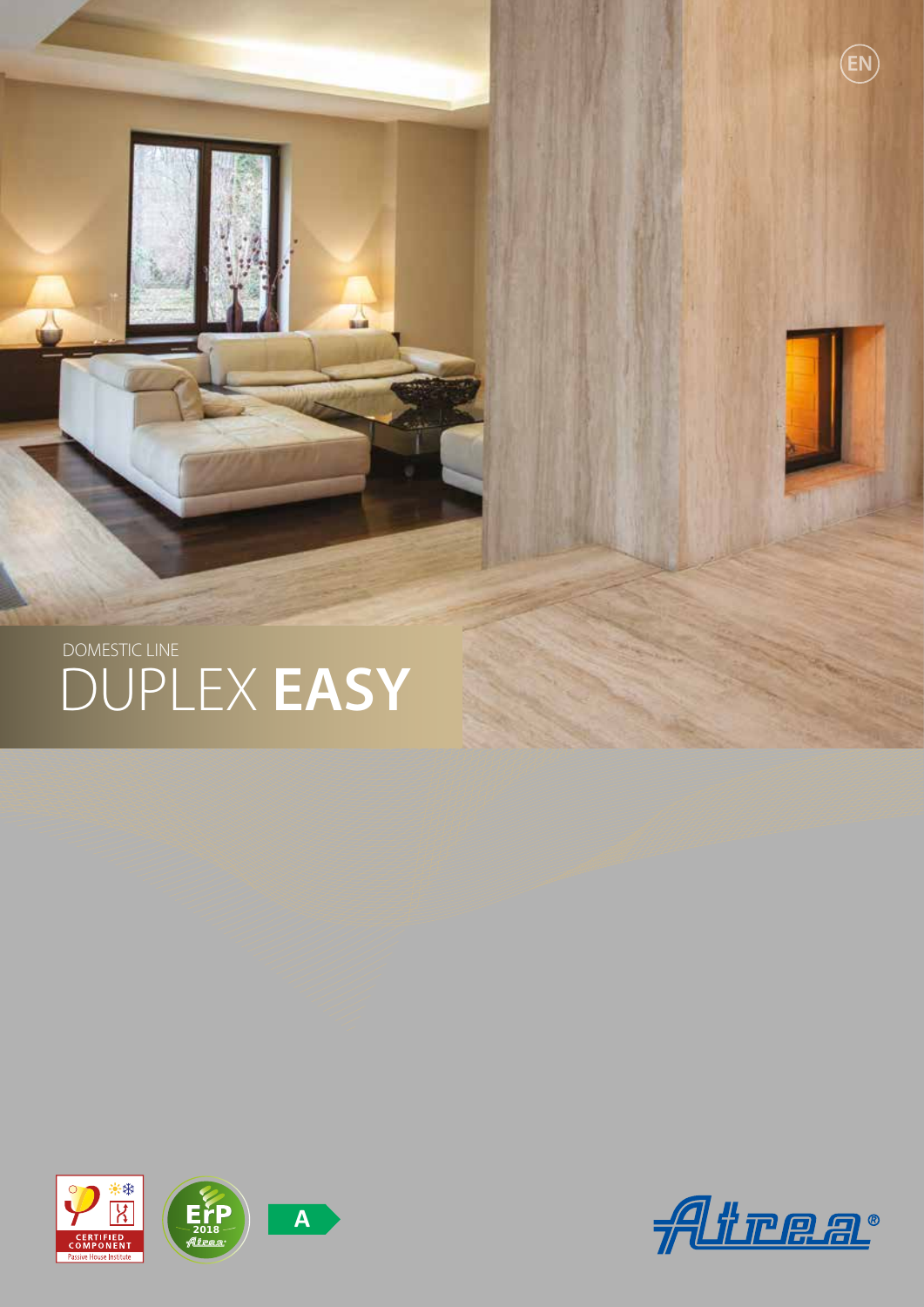

*Leader in ventilation and heat recovery*

## **WHY VENTILATION?**

### **Healthy environment**

We all need to breathe. Air nowadays is polluted both by external and internal influences. DUPLEX Easy ventilation units reduce pollutants such as radon, fumes chemicals,  $CO_2$  or moisture to a healthy level.

#### **Comfort feel**

The high standard of today's comfort living requires for modern flats and houses to renew their indoor atmosphere automatically based on factors such as cooking and use of bathrooms or toilets. DUPLEX Easy air handling units can help to ventilate to meet these intelligent living requirements based on real needs of the indoor climate.

### **Energy savings**

DUPLEX Easy air handling units save energy and subsequently the costs of living. The counterflow exchanger reaches a heat recovery efficiency of up to 93 %. Also the German EC fans have outstandingly low energy consumption which together with the heat recovery reduces significantly the costs.

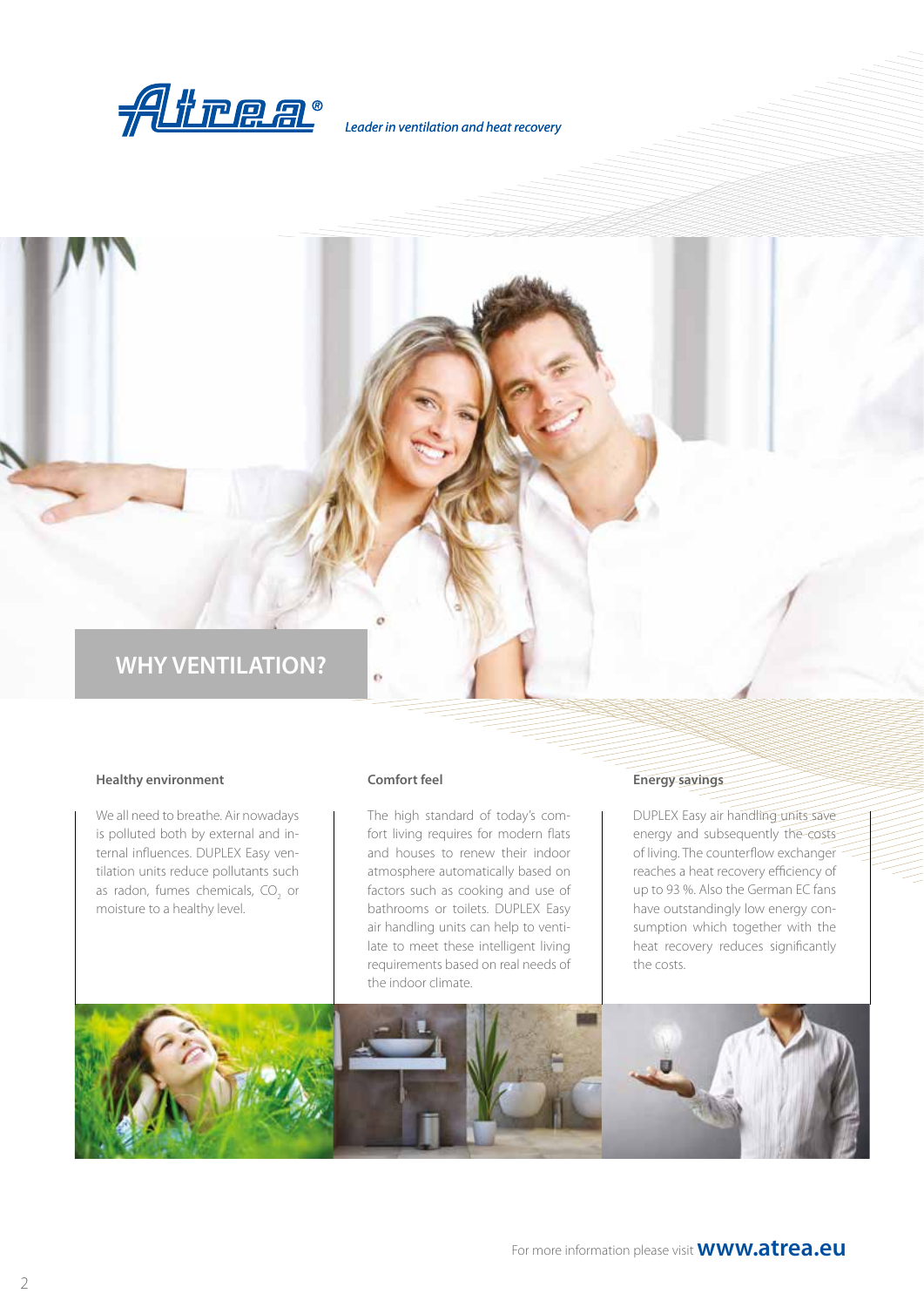**DUPLEX Easy**

### **COMPETITIVE ADVANTAGES**

The new air handling unit DUPLEX Easy is a top quality product that meets the most modern requirements. It can be mounted under the ceiling, in floorstanding position or flat position. The unit is designed for comfort ventilation in all types of residential and civil buildings, and is particularly suitable for low-energy and passive houses and flats in residential buildings with decentralized ventilation systems.

| <b>Control system</b> | <b>DUPLEX Easy</b> |  |
|-----------------------|--------------------|--|
| CP                    |                    |  |
| +2x external signal   |                    |  |
| RD5                   |                    |  |
| +2x external signal   |                    |  |

**NOTE:** All types of built-in control system standardly include at least two inputs for connecting electrical signal, that are a result of human manupulation of light, or other device, which automatically controls power of the unit. These inputs must be always connected, or instead of them must be connected other types of sensors (e.g. CO<sub>2</sub>, VOC, rH etc.).



- $\bullet$ **93 % counterflow heat recovery exchanger**
- $\overline{O}$ **Top quality EC fans – German quality**

**DUPLEX EASY** 

 $m_{th}$ 

- $\Omega$ **Underceiling, flat or floor-standing position**
- $\Omega$ **100 % by-pass damper**
- $\overline{O}$ **Excellent dimensions**
- $\bullet$ **Easy filter replacement**
- $\bigcirc$ **Possible of constant pressure in the supply**
- **Possible of distribution the supply and exhaust air**  $\bullet$
- **Certificate Passive House Institute –**  $\bullet$ **mark of highest efficiency**

### **ATREA HEAT RECOVERY EXCHANGER SYSTEM**



air out  $+20$  °C

air in  $+22$  °C

### **Heat recovery principle**

Heat transfer occurs through the separating walls of a heat exchanger – in winter warmer exhaust air preheats colder supply air. The same principle is applied also in summer for cool recovery.

In winter time humidity condensates in exhaust air. This condensate increases heat recovery efficiency through improved heat transfer and is continuously drained into a sewer system.

### **Significance of heat recovery**

An energy-optimised heat recovery exchanger reaches a highly economical ratio between power consumption (to run fans), air performance and heat recovery.

The fan input vs. heat recovery gain ratio during ventilation reaches an energy efficiency of 17–25, i.e. from 1 W of power used to run a DUPLEX Easy up to 25 W is recovered from exhaust air.

**Effective ratio 1 : 25**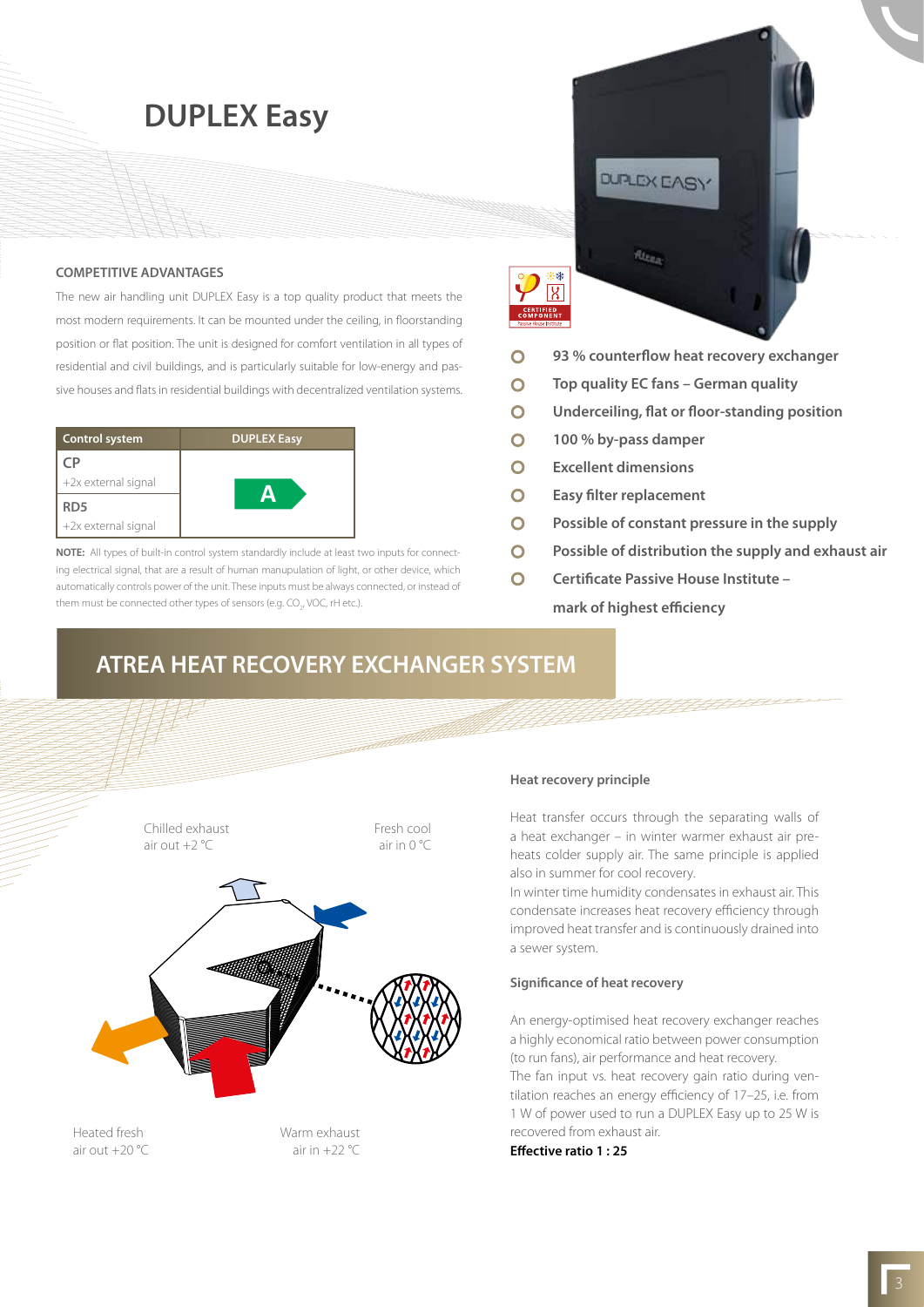

# Easy **BUSINESS**

## **BUSINESS COMPETITIVE ADVANTAGES**

### **93 % counterflow heat recovery exchanger**

ATREA counterflow heat recovery exchangers achieve an excellent efficiency of up to 93 %. This is of course effectively reflected in lower energy consumption and resulting savings on heating bills.

### **100 % by-pass damper**

This enables the comfortable possibility of free-cooling. Unlike many competing products, DUPLEX Easy units have an option of 100 % by-pass of the heat recovery exchanger via a by-pass damper.

### **Servo drives**

This means faultless operation of the by-pass damper in DUPLEX Easy units. In case of configuration with servo drives the top quality Swiss Belimo producer of this component is used.

**Keet** 









*Leader in ventilation and heat recovery*

4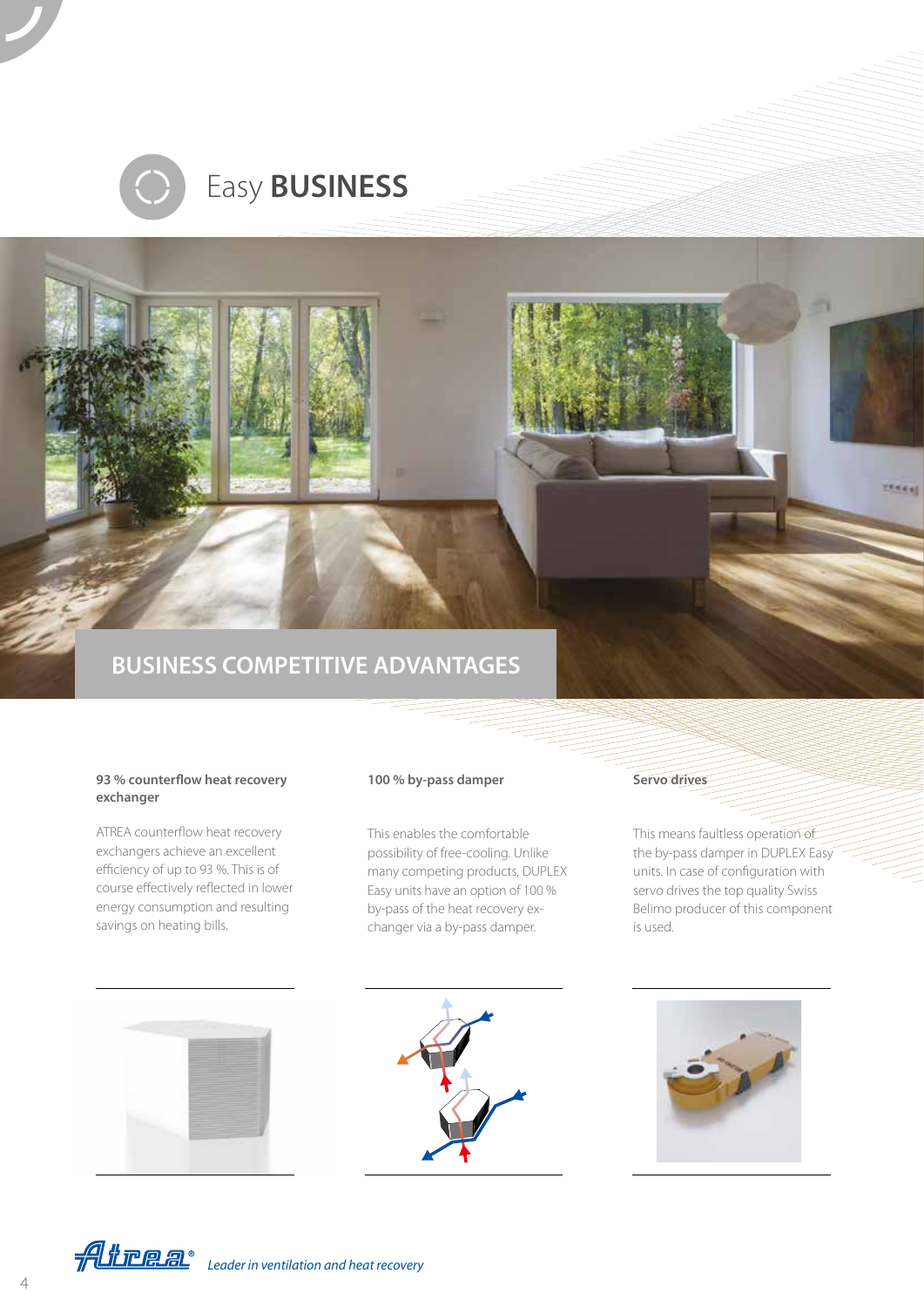# **DUPLEX Easy**



### **Top quality EC fans – German quality**

The fans used in DUPLEX Easy are of the highest German quality. In contrast to many competing products there are no Chinese ventilators but German fans from EBM Papst, the world´s leading manufacturer. This German quality ensures a minimum failure rate and mainly gives maximum performance at very low energy consumption. The low power consumption of fans together with the high efficiency of the ATREA heat recovery core significantly reduce ventilation costs.



### **Filter – G4 / F7**

Filters are important for a healthy indoor climate without pollutants from an outside environment. Customers can choose a filter class to meet their needs. These filters are also very easy to replace.

#### **Three sizes to meet market requirements**

DUPLEX Easy have three possible performance sizes:

- DUPLEX Easy 250
- DUPLEX Easy 300
- DUPLEX Easy 400.

### **Excellent dimensions (280 mm)**

The DUPLEX Easy was developed with a constant emphasis on the market´s requirements for the size of the units. The DUPLEX Easy units´ design has been modified to achieve the height of the ceiling-suspended position of 280 mm! This factor extremely facilitates installation and saves space.







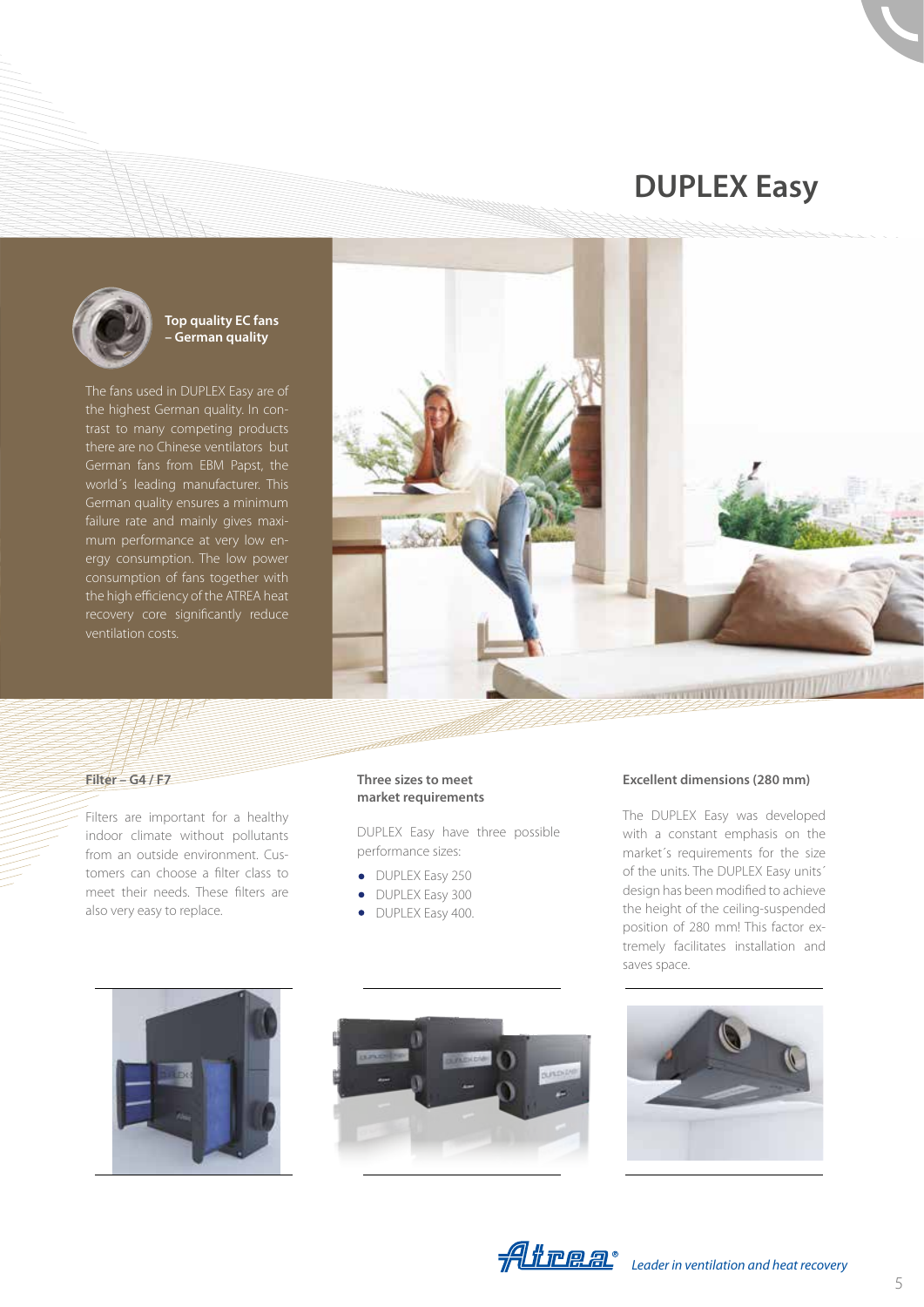DUPLEX Easy allows you to choose the level of the control system according to your or project requirements. We offer three types of the controls: Easy CPB, Easy CPA and Easy RD5. The idea behind is to offer the kind of price level that is needed for individual projects, i.e. from Easy CPB as the cheapest, to CPA as the middle choice to the high-end control system RD5 with integrated webserver.





### **CONTROL SYSTEM** 3 levels of possible control system

This is the starting level of DUPLEX Easy control system that provides basic functions of controlling of the unit. The limited functions, however, give a **very good price** of this variant.

- **Frost protection** fan disballance
- **Automatic by-pass with servo drive**
- **Reheating**
- **Volume flow**
- Analogue input (0-10 V) for air quality sensor
- **Digital input** for signal from WC, bathroom ...
- $\bullet$ **Minimum and maximum speed preselection**

This version meets higher requirements and is fully ready for modern comfort living. This level of our control system comes with the **touch screen** controller.

- **Frost protection** preheater or fan disballance
- **Reheating**
- Analogue input (0-10 V) for air quality sensor
- **Digital input** for signal from WC, bathroom ...
- **Inlet and outlet shut-off damper**  $\bullet$
- **Manual or weekly program**
- **Room temperature display**
- **Party mode, holiday mode**
- **Filter change notice**
- **Minimum and maximum speed preselection**





#### **Easy CPB Easy CPA Easy RD5**

This is ATREA's proprietary control system that meets all requirements for high-demand controlled ventilation. The great advantage is the **integrated web server** as standard.

- **Frost protection** preheating or fan disballance
- **Optional constant flow function**
- **Modbus TCP**
- **Analogue / digital input**
- **Right or left configuration just through**  $\bullet$ **the controller setting**
- **Weekly programming**
- **Run-down and delay time option**
- **Boost and party mode**
- **Combined heating and preheating**  – electrical and water based
- **... and much more**





*Leader in ventilation and heat recovery*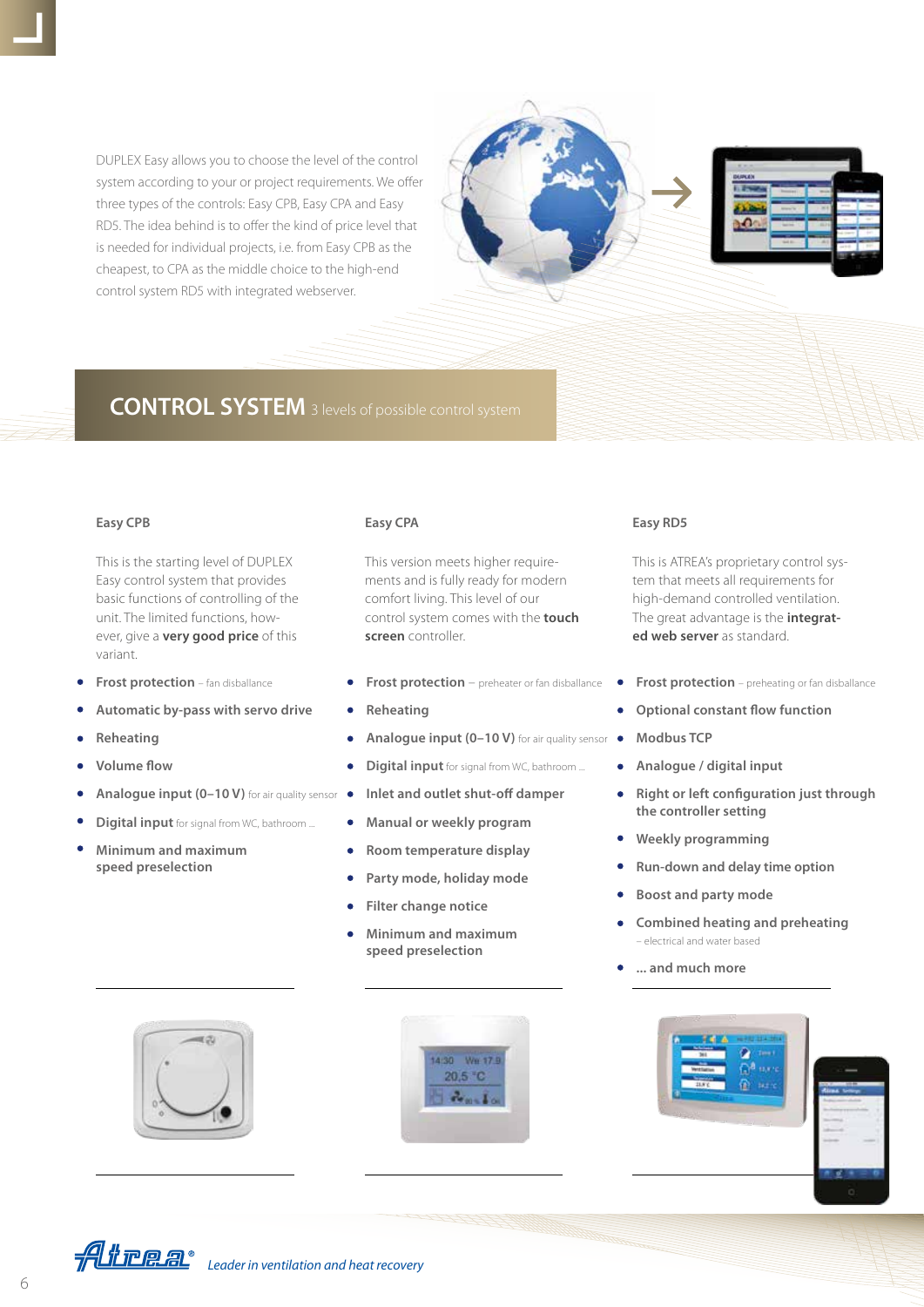

# **ENGINEERING** Easy

| <b>Cable connection</b><br>allows easy and fast<br>installation.                                                   | EC fan M1<br>EBM production,<br>great SFP                                                                       | <b>EPP casing</b><br>new generation of<br>thermal insulation  | <b>Easy control system</b><br>built-in control sys-<br>tem (CPB, CPA, RD5) |
|--------------------------------------------------------------------------------------------------------------------|-----------------------------------------------------------------------------------------------------------------|---------------------------------------------------------------|----------------------------------------------------------------------------|
| Circular port ø 160<br>with rubber sealing<br>for simple connec-<br>tion                                           |                                                                                                                 |                                                               | EC fan M2<br>EBM production,<br>great SFP                                  |
| Integrated con-<br>densate tub<br>prepared for all five<br>mounting positions.                                     |                                                                                                                 |                                                               | <b>By-pass damper</b><br>with Belimo<br>servo drive                        |
| <b>Condensate drain</b><br>are fitted into one<br>of the five prepared<br>positions, according<br>to unit mounting | <b>New generation</b><br>counter-flow turbu-<br>lent heat recovery<br>exchanger with ef-<br>ficiency up to 93 % | <b>Class G4 or F7 filter</b><br>with simple replace-<br>ment. | <b>Hinges</b><br>for vertical or under-<br>ceiling mounting.               |

For more information check our DUPLEX Easy technical catalogue. New electrical PTC (Positive Temperature Coefficient) heating accessories with self-limiting temperature characteristic have fast heating response times, long service life and compact design. Can be used as a preheater or reheater.